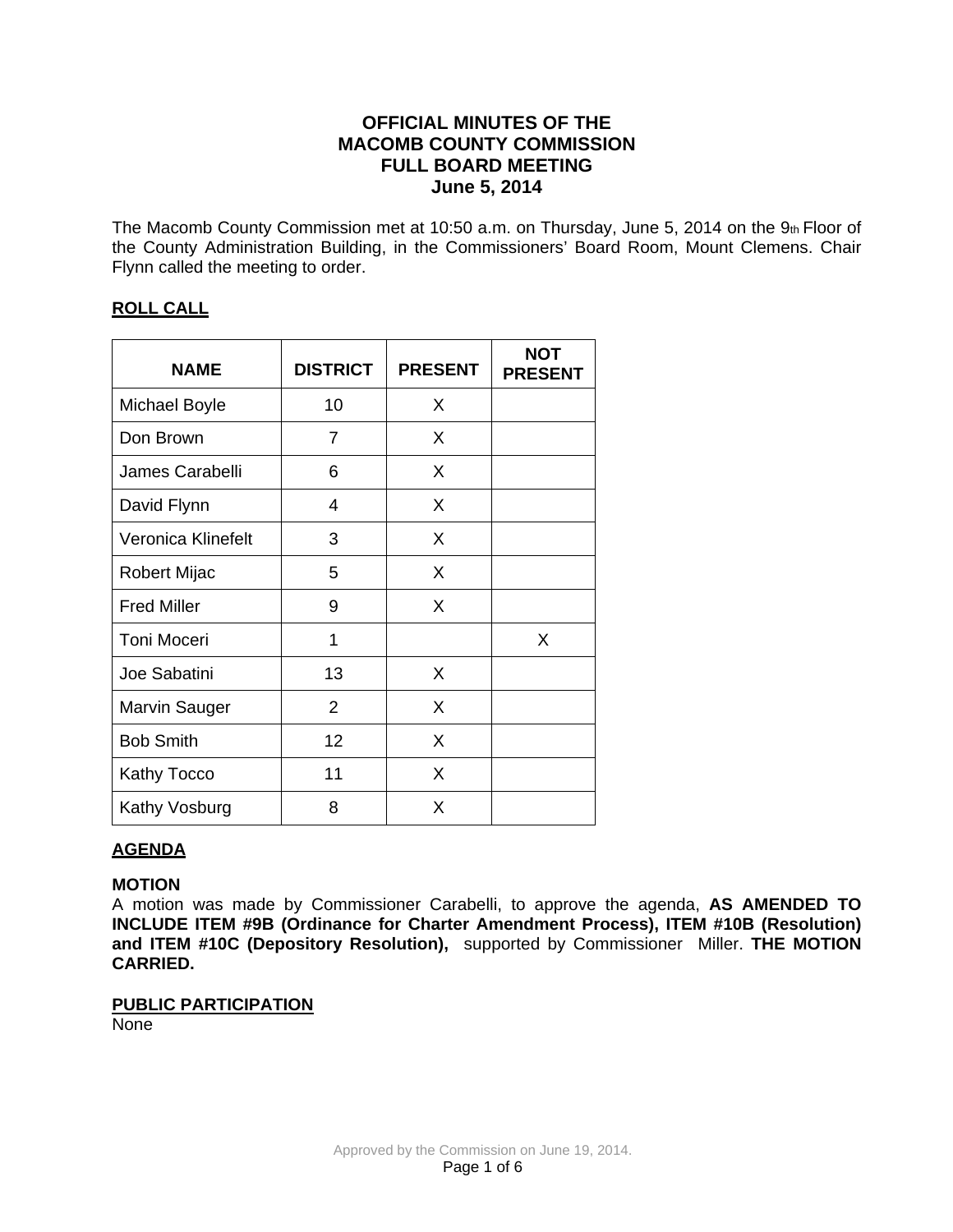OFFICIAL MINUTES MACOMB COUNTY COMMISSION FULL BOARD MEETING – June 5, 2014

# **CORRESPONDENCE FROM THE EXECUTIVE**

None

# **APPOINTMENTS**

## **Executive Appointment:**

## **a) ETHICS BOARD**

1 unexpired 5-year term ending 02/01/17

## **MOTION**

**R14-105** A motion was made by Commissioner Vosburg, to approve the appointment of Timothy Wiley to the Ethics Board for a five-year unexpired term ending February 1, 2017, supported by Commissioner Carabelli. **THE MOTION CARRIED.**

#### **Timothy Wiley was appointed to the Ethics Board.**

## **GOVERNMENT OPERATIONS COMMITTEE MEETING – June 2, 2014**

The reading of the recommendation from the Government Operations Committee was waived and a motion was made by Chair Tocco, supported by Vice-Chair Flynn, to adopt the committee recommendation.

**R14-106** Concur with the Board Chair and approve request from Commissioner Veronica Klinefelt to change title from Co-Chair of Audit Committee to Vice-Chair of Audit Committee; further, a copy of this Board of Commissioners' action is directed to be delivered forthwith to the Office of the County Executive. (Sabatini abstained)

## **THE MOTION CARRIED.**

#### **FINANCE COMMITTEE MEETING – June 5, 2014**

The reading of the recommendations from the Finance Committee was waived and a motion was made by Chair Miller, supported by Commissioner Boyle, to adopt the committee recommendations.

- **R14-107** Approve an increase in revenues and expenses in the amount of \$99,257 in the fiscal year Health Grants Fund; this increase is due to Amendment #4 to the FY 2013/2014 Comprehensive Planning and Budgeting Contracting (CPBC) Grant Agreement between the Michigan Department of Community Health and the Macomb County Health Department; further, this budget action addresses budgetary issues only. It does not constitute the Commission's approval of any County contract. If a contract requires Commission approval under the County's Contracting Policy or the County's Procurement Ordinance, such approval must be sought separately; further, a copy of this Board of Commissioners' action is directed to be delivered forthwith to the Office of the County Executive.
- **R14-108** Approve an amendment to the 2013/2014 Department of Roads budget to include the additional salary/benefits expense of \$53,791.28 for the Traffic Operations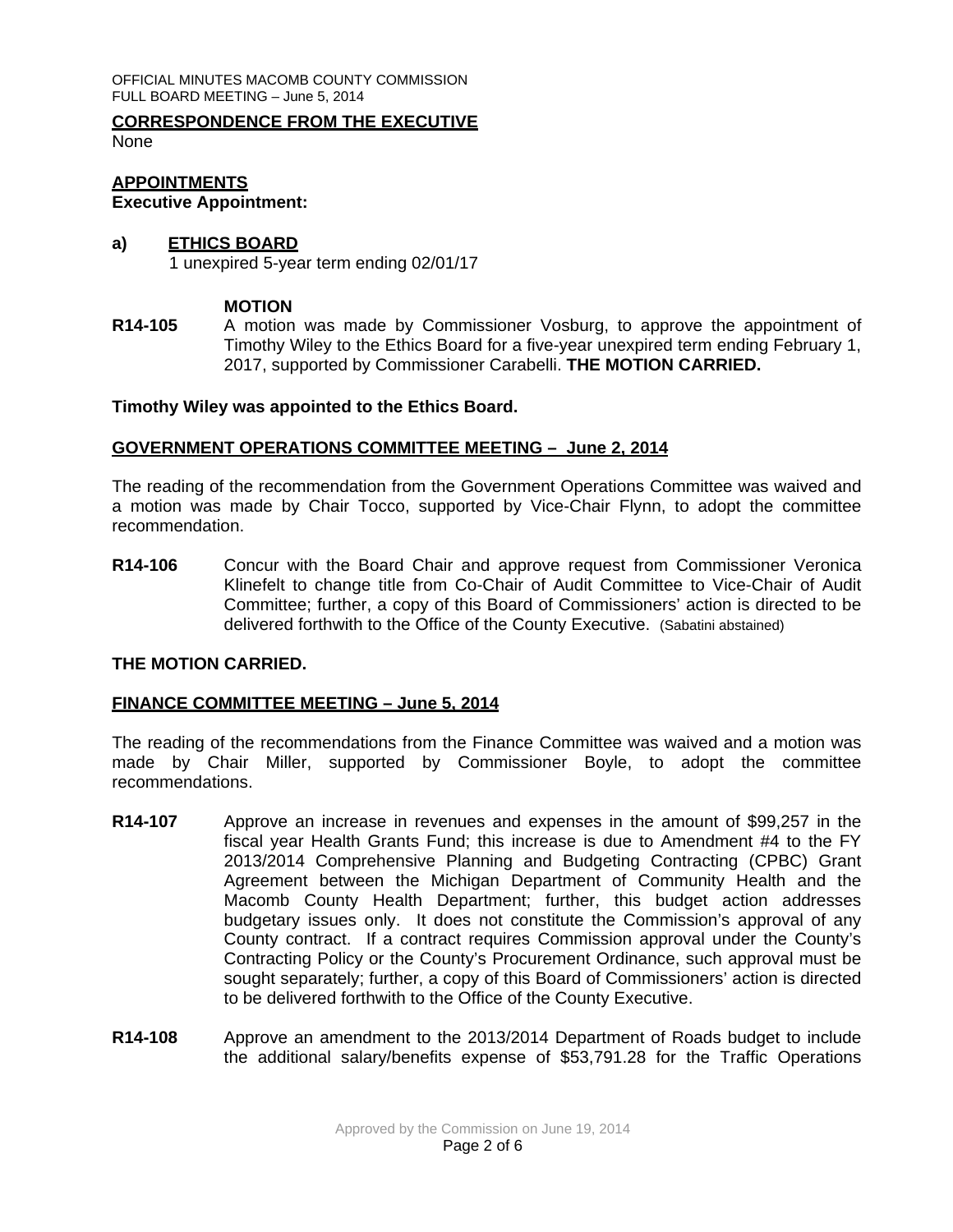Center Director to be covered through the Roads' fund balance; further, this budget action addresses budgetary issues only. It does not constitute the Commission's approval of any County contract. If a contract requires Commission approval under the County's Contracting Policy or the County's Procurement Ordinance, such approval must be sought separately; further, a copy of this Board of Commissioners' action is directed to be delivered forthwith to the Office of the County Executive.

- **R14-109** Approve an amendment to the 2013/2014 Department of Roads budget to include the addition of \$78,357.79 for three Assistant Foreman positions to be covered through the Roads' fund balance; further, this budget action addresses budgetary issues only. It does not constitute the Commission's approval of any County contract. If a contract requires Commission approval under the County's Contracting Policy or the County's Procurement Ordinance, such approval must be sought separately; further, a copy of this Board of Commissioners' action is directed to be delivered forthwith to the Office of the County Executive.
- **R14-110** Approve an amendment to the Public Works 2014 budget by an increase of \$127,557 to fund three new positions for the Wastewater Services Division; the funding for this increase will be 100 percent reimbursed through the user charge rates of the Macomb County Wastewater Disposal System; further, this budget action addresses budgetary issues only. It does not constitute the Commission's approval of any County contract. If a contract requires Commission approval under the County's Contracting Policy or the County's Procurement Ordinance, such approval must be sought separately; further, a copy of this Board of Commissioners' action is directed to be delivered forthwith to the Office of the County Executive.
- **R14-111** Approve an amendment to the Public Works general administration budget by \$61,854 (which reflects deletion of retroactive pay) to fund pay grade reclassifications for Public Works Inspector positions; this request is to be funded from fund balance, in consideration of the inspection fee revenue budgeted for 2014 which was increased by \$250,000; further, this budget action addresses budgetary issues only. It does not constitute the Commission's approval of any County contract. If a contract requires Commission approval under the County's Contracting Policy or the County's Procurement Ordinance, such approval must be sought separately; further, a copy of this Board of Commissioners' action is directed to be delivered forthwith to the Office of the County Executive.
- **R14-112** Concur in the recommendation of Corporation Counsel to settle the lawsuit of Consiglia Attard v. Macomb County Department of Roads, 16<sup>th</sup> Circuit Court Case No. 13-4601-NI; further, a copy of this Board of Commissioners' action is directed to be delivered forthwith to the Office of the County Executive.
- **R14-113** Concur in the recommendation of Corporation Counsel to settle the lawsuit of Ronald Craft v. Macomb County Department of Roads, 16<sup>th</sup> Circuit Court Case No. 13-3420-NO; further, a copy of this Board of Commissioners' action is directed to be delivered forthwith to the Office of the County Executive.

## **THE MOTION CARRIED.**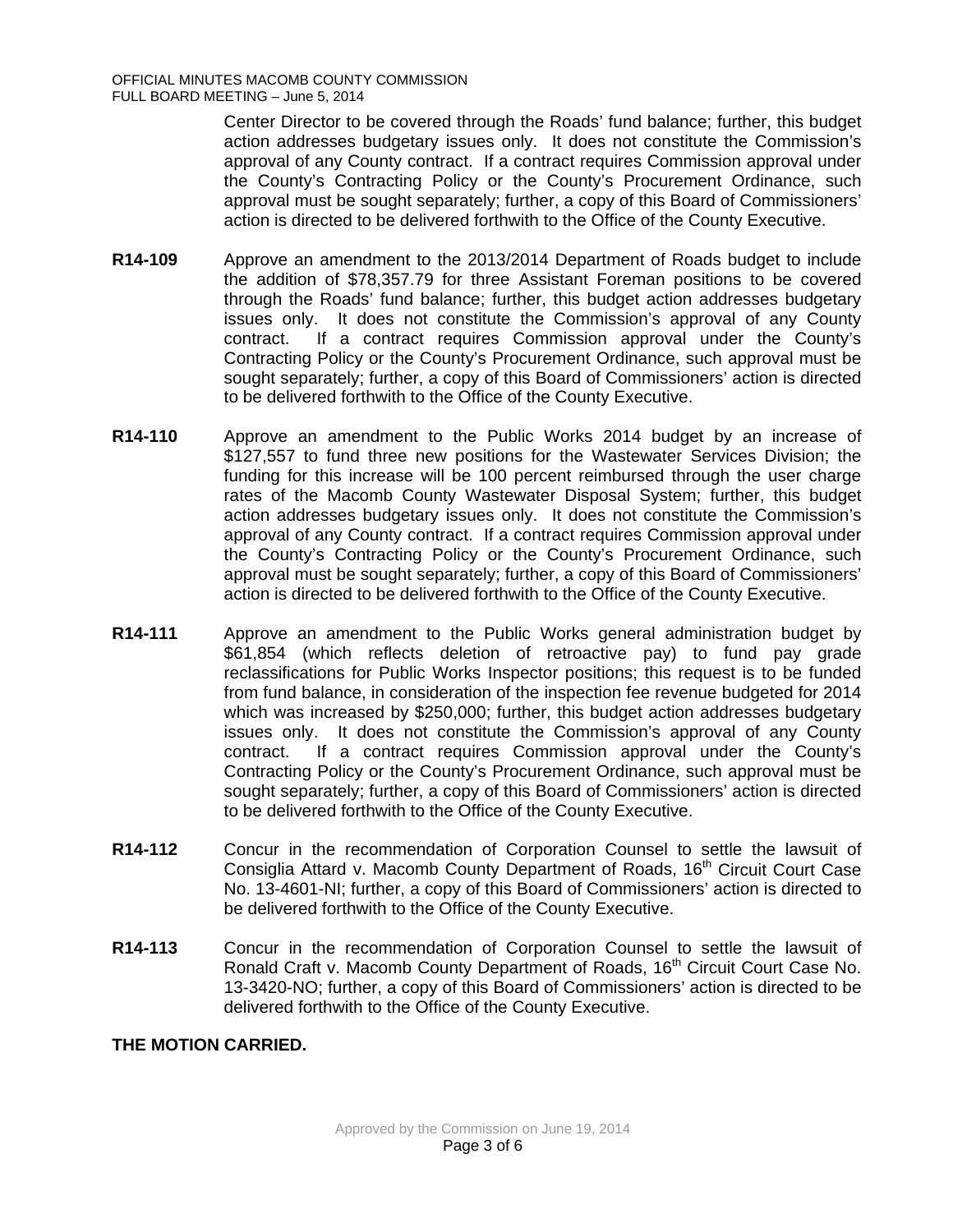#### **OCE FUNDING PROPOSAL FOR RETIREE HEALTH CARE, 5-YEAR CAPITAL IMPROVEMENT PLAN AND DOWNTOWN REVITALIZATION PROJECT** (for informational purposes only)

#### **R14-114 MOTION**

A motion was made by Commissioner Carabelli, to receive and file and recommend the proposed timeline, supported by Commissioner Brown. **THE MOTION CARRIED**.

#### **ORDINANCE ESTABLISHING PROCEDURES FOR PROPOSING CHARTER AMENDMENTS AS REQUIRED BY SECTION 10.5.1 OF MACOMB COUNTY CHARTER**

#### **R14-115 MOTION**

A motion was made by Commissioner Brown, to approve the Ordinance for Charter Amendments Process, supported by Commissioner Vosburg.

Commissioner Klinefelt offered a friendly amendment to insert "*10% of the total votes cast in Macomb County for all candidates"* under Section 2A. The maker and supporter accepted the friendly amendment.

Commissioner Vosburg offered a friendly amendment to add another point to Page 3, Section I, to insert after the word County: "*must be a citizen of the United States*". The maker accepted the friendly amendment. **THE MOTION CARRIED.** (Record NO votes for Miller and Tocco)

### **RESOLUTIONS**

**R14-116** Expressing direction for issuance of request for proposal for professional services for bond counsel and financial adviser (offered by Board Chair on behalf of Board)

#### **MOTION**

A motion was made by Commissioner Tocco, to adopt Resolution #R14-116, supported by Commissioner Smith. **THE MOTION CARRIED.**

**R14-117** Urging Enactment of SB 922 to extend the Sunset on Issuance of Municipal Securities to Defray Unfunded Pension Liability or Unfunded Accrued Health Care Liability Costs (offered by Board Chair on behalf of Board)

#### **MOTION**

A motion was made by Commissioner Vosburg, to adopt Resolution #R14-117, supported by Commissioner Klinefelt.

Commissioner Miller offered a friendly amendment to specify that Macomb County is seeking a 3 year extension on this issue. The maker and supporter accepted the friendly amendment.

Commissioner Sabatini asked to correct the date in Paragraph 5 to December 31, 2016. **THE MOTION CARRIED.**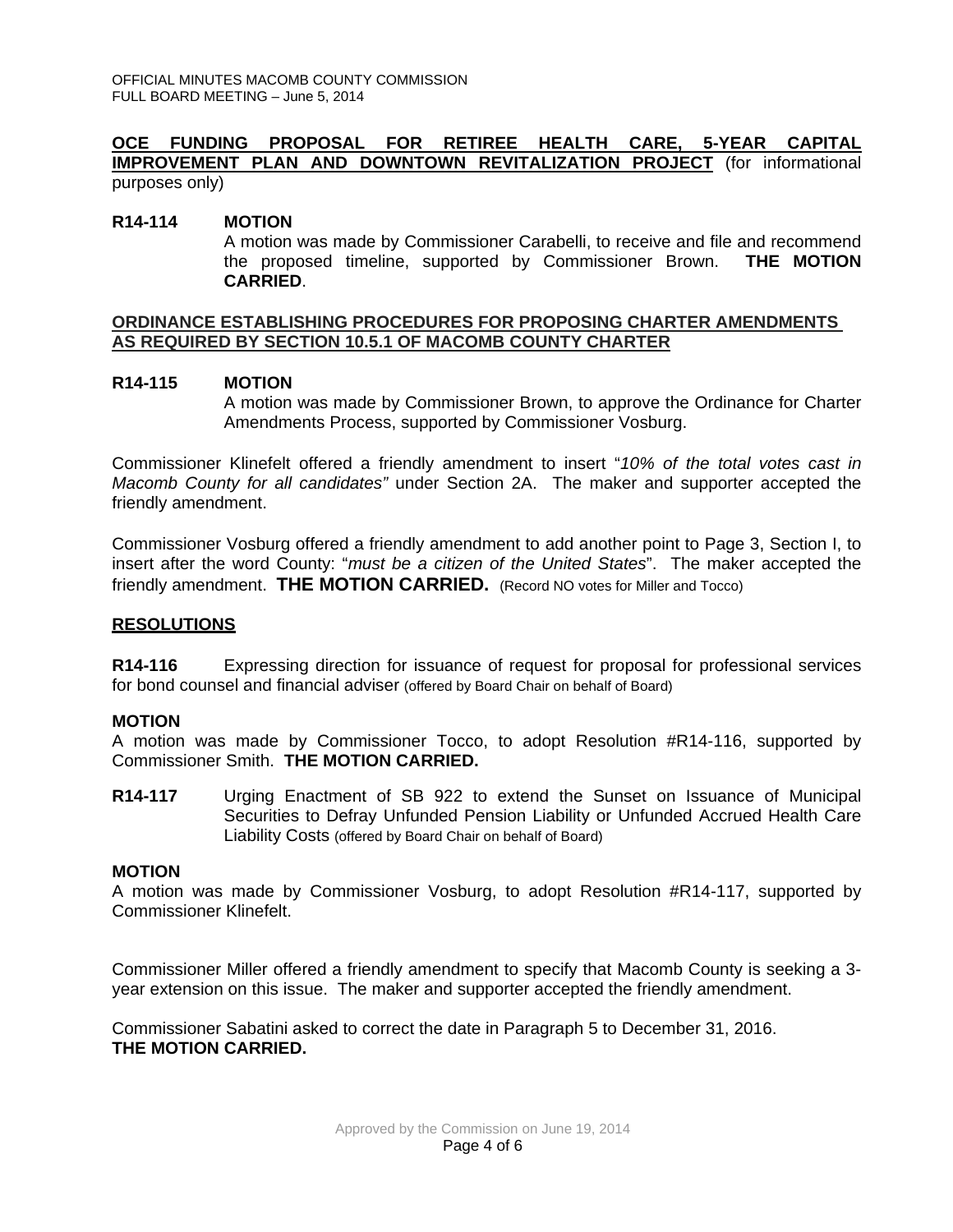OFFICIAL MINUTES MACOMB COUNTY COMMISSION FULL BOARD MEETING – June 5, 2014

**R14-118** Designating Public Fund Depositories in compliance with Act 40 Public Acts of 1932 (offered by Board Chair on behalf of Board)

#### **MOTION**

A motion was made by Commissioner Vosburg, to adopt Resolution #R14-118, supported by Commissioner Carabelli.

A motion was made by Commissioner Vosburg to send item back to get more information. The item was postponed until the June 19, 2014 Full Board Meeting. **THE MOTION CARRIED.** (Record NO vote for Boyle)

#### **PROCLAMATIONS**

#### **MOTION**

A motion was made by Commissioner Vosburg, to adopt the following Proclamations in their entirety, supported by Commissioner Carabelli.

- **R14-119** Congratulating Susan Berardinelli on her 100<sup>th</sup> Birthday (offered by Tocco; recommended by Government Operations Committee on 06-02-14)
- **R14-120** Congratulating Michael Holycross on being chosen as one of America's "Top 1,200 Advisors" (offered by Board Chair on behalf of Board; recommended by Government Operations Committee on 06-02-14)
- **R14-121** Commending A.H. Peters Funeral Home on their 40<sup>th</sup> Anniversary (offered by Sauger; recommended by Government Operations Committee on 06-02-14)
- **R14-122** Commending Joe Jaczkowski Eagle Scout (offered by Smith; recommended by Finance Committee on 06-05-14)

#### **THE MOTION CARRIED.**

#### **NEW BUSINESS**

None

#### **PUBLIC PARTICIPATION**

Sarah Terrien, 9413 Mitchell, Hamtramck